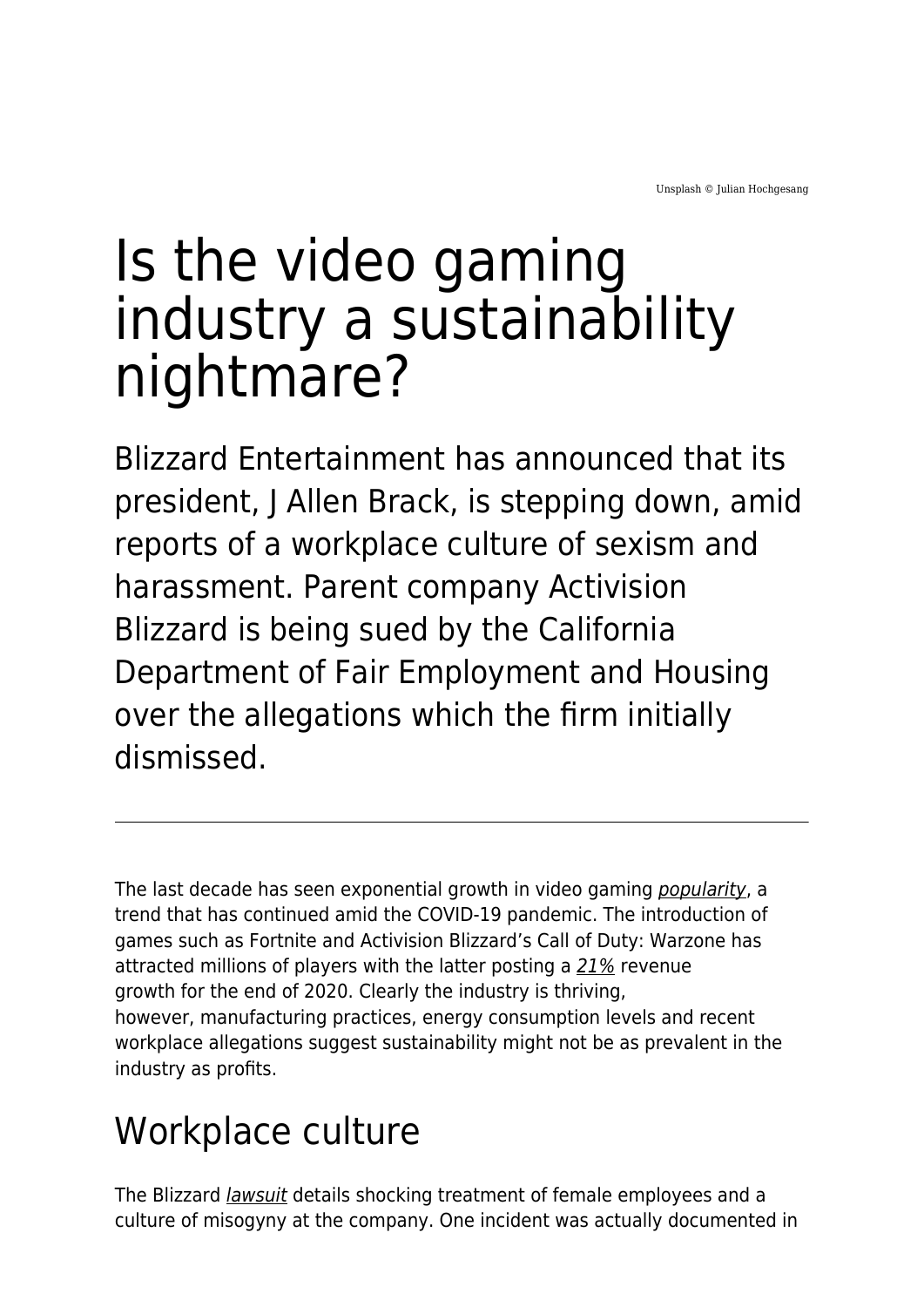a [video clip](https://www.youtube.com/watch?v=EcqY40Kx2RY) from 2010. Gaming studio [Ubisoft](https://www.gamesindustry.biz/articles/2021-05-18-ubisoft-has-reportedly-made-minimal-changes-following-abuse-allegations) has faced similar allegations and reportedly made little effort to change its workplace culture. These [dismissive](https://www.siliconrepublic.com/companies/activision-blizzard-protest) responses to such allegations depict an industry refusing to recognise its toxic environment. Unfortunately, that isn't the only area of sustainability the industry is falling short on.

## What's in the box?

Gaming consoles can consist of a variety of mined materials including copper, nickel, gold, tantalum and zinc — components that have embroiled companies, including [Activision Blizzard](https://www.gamesindustry.biz/articles/2015-06-02-activision-blizzard-improves-conflict-minerals-sourcing), in human rights abuse cases. Two gaming juggernauts — Sony (PlayStation) and Microsoft (Xbox) — have attempted to improve transparency by having smelters and refiners fill out surveys, a process that has produced mixed results.

In Sony's 2019 [report](https://www.sony.com/en/SonyInfo/IR/library/ConflictMineralsReport2019.pdf), 270 suppliers abided by RMAP standards but of the 56 that did not – 29 mining origins were untraceable. [Microsoft](https://www.microsoft.com/en-us/corporate-responsibility/responsible-sourcing) has had more success with 232 out of 233 of its smelters and refiners achieving RMAP standards compliance. Nintendo, meanwhile, is eradicating conflict minerals from its consoles by simply [avoiding](https://www.nintendolife.com/news/2021/07/nintendos_record_on_conflict_minerals_is_praised_but_with_an_important_catch) the countries at risk – a controversial move barring potentially compliant suppliers in those regions from business.

## Do you have the energy for more?

Mining is one of many factors that contribute to a product's carbon footprint. Using the PlayStation 4 as an example, extraction and production, transportation and factory output for each console since its release in 2015 has pumped approximately [8.9 billion kg of CO2](https://www.theverge.com/2019/12/5/20985330/ps4-sony-playstation-environmental-impact-carbon-footprint-manufacturing-25-anniversary) into the atmosphere. That's more than Jamaica's total emissions for 2017.

Both [Sony](https://app.curationcorp.com/story/0C164FDA-8595-4F02-9C7D-1AD658848280) and [Microsoft](https://app.curationcorp.com/story/B6D18B9C-1816-4911-96F8-EC48ED0C35B3) have pledged to reduce energy consumption in new gaming consoles but some action lies with the consumer – an estimated 35% of energy in US-based consoles is consumed during sleep mode, according to the [Copenhagen Centre on Energy Efficiency](https://c2e2.unepdtu.org/wp-content/uploads/sites/3/2020/10/reducing-the-energy-use-of-video-gaming-energy-efficiency-and-gamification-en.pdf). Beyond consoles' significant CO2 contribution, PC gaming computers are even worse emitters, and their reliance on *[cloud computing](https://www.polygon.com/features/2020/10/14/21449158/cloud-gaming-ps-now-geforce-project-xcloud-environmental-impact)* for internet-based gaming will result in continued high emissions unless grids can shift towards renewable energy resources.

## The bottom line

Gaming provides millions with a positive outlet, but it's about time the industry levelled up its sustainability efforts.